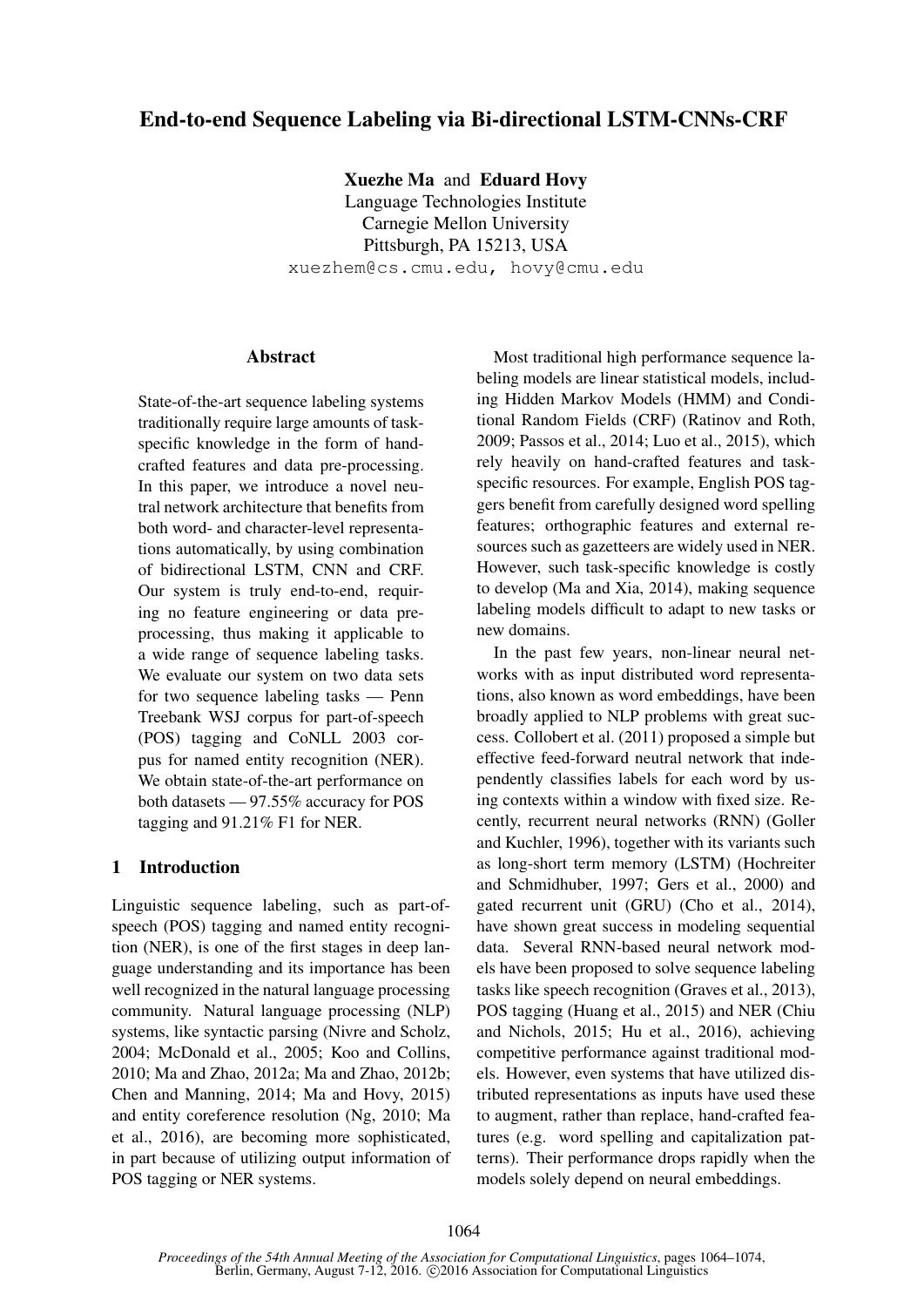In this paper, we propose a neural network architecture for sequence labeling. It is a truly endto-end model requiring no task-specific resources, feature engineering, or data pre-processing beyond pre-trained word embeddings on unlabeled corpora. Thus, our model can be easily applied to a wide range of sequence labeling tasks on different languages and domains. We first use convolutional neural networks (CNNs) (LeCun et al., 1989) to encode character-level information of a word into its character-level representation. Then we combine character- and word-level representations and feed them into bi-directional LSTM (BLSTM) to model context information of each word. On top of BLSTM, we use a sequential CRF to jointly decode labels for the whole sentence. We evaluate our model on two linguistic sequence labeling tasks — POS tagging on Penn Treebank WSJ (Marcus et al., 1993), and NER on English data from the CoNLL 2003 shared task (Tjong Kim Sang and De Meulder, 2003). Our end-to-end model outperforms previous stateof-the-art systems, obtaining 97.55% accuracy for POS tagging and 91.21% F1 for NER. The contributions of this work are (i) proposing a novel neural network architecture for linguistic sequence labeling. (ii) giving empirical evaluations of this model on benchmark data sets for two classic NLP tasks. (iii) achieving state-of-the-art performance with this truly end-to-end system.

# 2 Neural Network Architecture

In this section, we describe the components (layers) of our neural network architecture. We introduce the neural layers in our neural network oneby-one from bottom to top.

### 2.1 CNN for Character-level Representation

Previous studies (Santos and Zadrozny, 2014; Chiu and Nichols, 2015) have shown that CNN is an effective approach to extract morphological information (like the prefix or suffix of a word) from characters of words and encode it into neural representations. Figure 1 shows the CNN we use to extract character-level representation of a given word. The CNN is similar to the one in Chiu and Nichols (2015), except that we use only character embeddings as the inputs to CNN, without character type features. A dropout layer (Srivastava et al., 2014) is applied before character embeddings are input to CNN.



Figure 1: The convolution neural network for extracting character-level representations of words. Dashed arrows indicate a dropout layer applied before character embeddings are input to CNN.

# 2.2 Bi-directional LSTM

# 2.2.1 LSTM Unit

Recurrent neural networks (RNNs) are a powerful family of connectionist models that capture time dynamics via cycles in the graph. Though, in theory, RNNs are capable to capturing long-distance dependencies, in practice, they fail due to the gradient vanishing/exploding problems (Bengio et al., 1994; Pascanu et al., 2012).

LSTMs (Hochreiter and Schmidhuber, 1997) are variants of RNNs designed to cope with these gradient vanishing problems. Basically, a LSTM unit is composed of three multiplicative gates which control the proportions of information to forget and to pass on to the next time step. Figure 2 gives the basic structure of an LSTM unit.



Figure 2: Schematic of LSTM unit.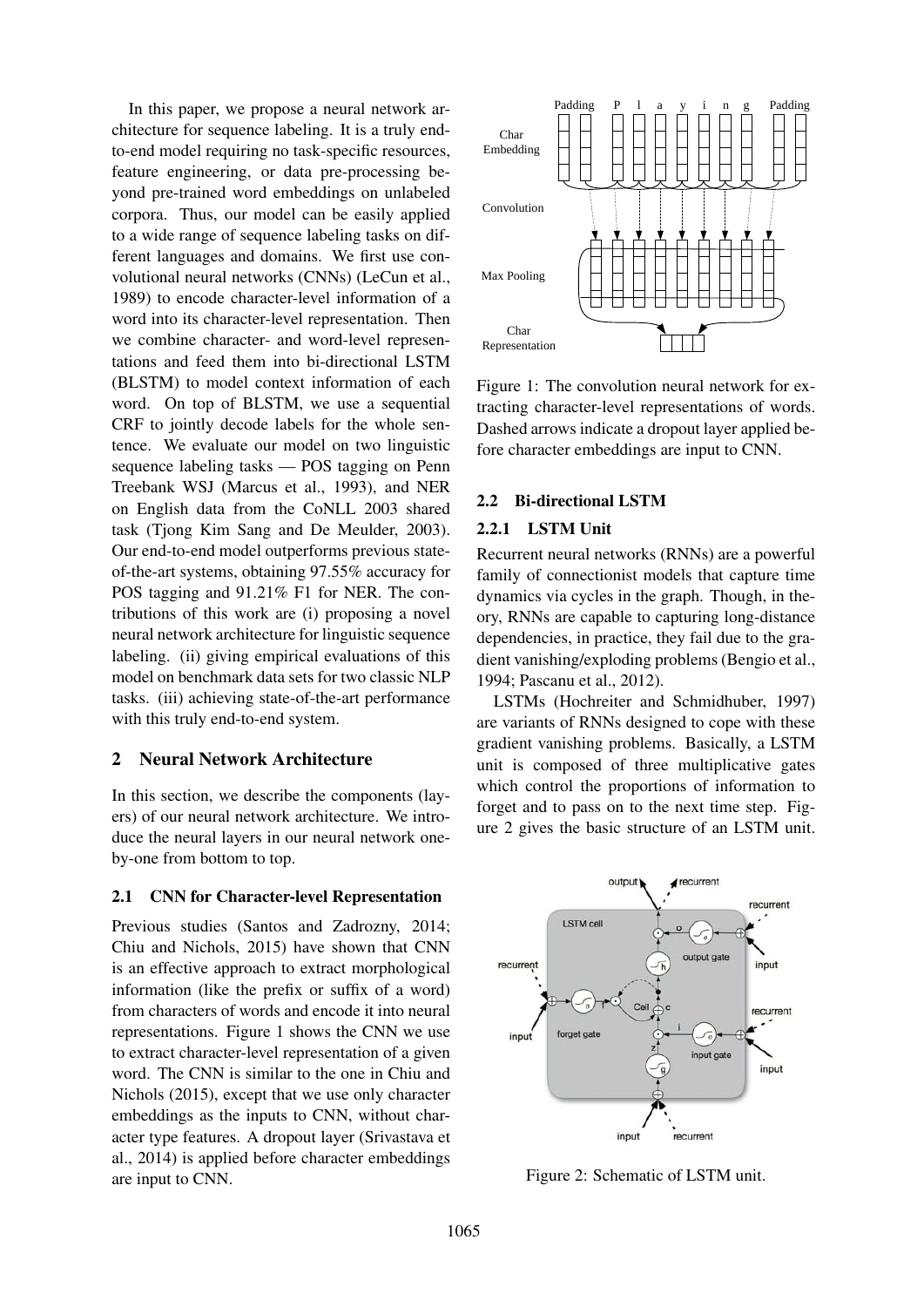Formally, the formulas to update an LSTM unit at time t are:

$$
\begin{array}{rcl}\n\mathbf{i}_t &=& \sigma(\boldsymbol{W}_i \mathbf{h}_{t-1} + \boldsymbol{U}_i \mathbf{x}_t + \boldsymbol{b}_i) \\
\mathbf{f}_t &=& \sigma(\boldsymbol{W}_f \mathbf{h}_{t-1} + \boldsymbol{U}_f \mathbf{x}_t + \boldsymbol{b}_f) \\
\tilde{\mathbf{c}}_t &=& \tanh(\boldsymbol{W}_c \mathbf{h}_{t-1} + \boldsymbol{U}_c \mathbf{x}_t + \boldsymbol{b}_c) \\
\mathbf{c}_t &=& \mathbf{f}_t \odot \mathbf{c}_{t-1} + \mathbf{i}_t \odot \tilde{\mathbf{c}}_t \\
\mathbf{o}_t &=& \sigma(\boldsymbol{W}_o \mathbf{h}_{t-1} + \boldsymbol{U}_o \mathbf{x}_t + \boldsymbol{b}_o) \\
\mathbf{h}_t &=& \mathbf{o}_t \odot \tanh(\mathbf{c}_t)\n\end{array}
$$

where  $\sigma$  is the element-wise sigmoid function and  $\odot$  is the element-wise product.  $x_t$  is the input vector (e.g. word embedding) at time  $t$ , and  $\mathbf{h}_t$  is the hidden state (also called output) vector storing all the useful information at (and before) time t.  $U_i, U_f, U_c, U_o$  denote the weight matrices of different gates for input  $x_t$ , and  $W_i, W_f, W_c, W_o$  are the weight matrices for hidden state  $h_t$ .  $b_i$ ,  $b_f$ ,  $b_c$ ,  $b_o$  denote the bias vectors. It should be noted that we do not include peephole connections (Gers et al., 2003) in the our LSTM formulation.

#### 2.2.2 BLSTM

For many sequence labeling tasks it is beneficial to have access to both past (left) and future (right) contexts. However, the LSTM's hidden state  $h_t$  takes information only from past, knowing nothing about the future. An elegant solution whose effectiveness has been proven by previous work (Dyer et al., 2015) is bi-directional LSTM (BLSTM). The basic idea is to present each sequence forwards and backwards to two separate hidden states to capture past and future information, respectively. Then the two hidden states are concatenated to form the final output.

### 2.3 CRF

For sequence labeling (or general structured prediction) tasks, it is beneficial to consider the correlations between labels in neighborhoods and jointly decode the best chain of labels for a given input sentence. For example, in POS tagging an adjective is more likely to be followed by a noun than a verb, and in NER with standard BIO2 annotation (Tjong Kim Sang and Veenstra, 1999) I-ORG cannot follow I-PER. Therefore, we model label sequence jointly using a conditional random field (CRF) (Lafferty et al., 2001), instead of decoding each label independently.

Formally, we use  $z = \{z_1, \dots, z_n\}$  to represent a generic input sequence where  $z_i$  is the input

vector of the *i*th word.  $y = \{y_1, \dots, y_n\}$  represents a generic sequence of labels for z.  $\mathcal{Y}(z)$ denotes the set of possible label sequences for z. The probabilistic model for sequence CRF defines a family of conditional probability  $p(y|z;W, b)$ over all possible label sequences  $y$  given  $z$  with the following form:

$$
p(\mathbf{y}|\mathbf{z}; \mathbf{W}, \mathbf{b}) = \frac{\prod_{i=1}^{n} \psi_i(y_{i-1}, y_i, \mathbf{z})}{\sum_{y' \in \mathcal{Y}(\mathbf{z})} \prod_{i=1}^{n} \psi_i(y'_{i-1}, y'_i, \mathbf{z})}
$$

where  $\psi_i(y', y, z) = \exp(\mathbf{W}_{y',y}^T \mathbf{z}_i + \mathbf{b}_{y',y})$  are potential functions, and  $\mathbf{W}_{y',y}^T$  and  $\mathbf{b}_{y',y}$  are the weight vector and bias corresponding to label pair  $(y', y)$ , respectively.

For CRF training, we use the maximum conditional likelihood estimation. For a training set  $\{(\mathbf{z}_i, \mathbf{y}_i)\}\$ , the logarithm of the likelihood (a.k.a. the log-likelihood) is given by:

$$
L(\mathbf{W}, \mathbf{b}) = \sum_i \log p(\boldsymbol{y}|\mathbf{z}; \mathbf{W}, \mathbf{b})
$$

Maximum likelihood training chooses parameters such that the log-likelihood  $L(W, b)$  is maximized.

Decoding is to search for the label sequence  $y^*$ with the highest conditional probability:

$$
\boldsymbol{y}^* = \operatorname*{argmax}_{y \in \mathcal{Y}(\mathbf{z})} p(\boldsymbol{y}|\mathbf{z}; \mathbf{W}, \mathbf{b})
$$

For a sequence CRF model (only interactions between two successive labels are considered), training and decoding can be solved efficiently by adopting the Viterbi algorithm.

#### 2.4 BLSTM-CNNs-CRF

Finally, we construct our neural network model by feeding the output vectors of BLSTM into a CRF layer. Figure 3 illustrates the architecture of our network in detail.

For each word, the character-level representation is computed by the CNN in Figure 1 with character embeddings as inputs. Then the character-level representation vector is concatenated with the word embedding vector to feed into the BLSTM network. Finally, the output vectors of BLSTM are fed to the CRF layer to jointly decode the best label sequence. As shown in Figure 3, dropout layers are applied on both the input and output vectors of BLSTM. Experimental results show that using dropout significantly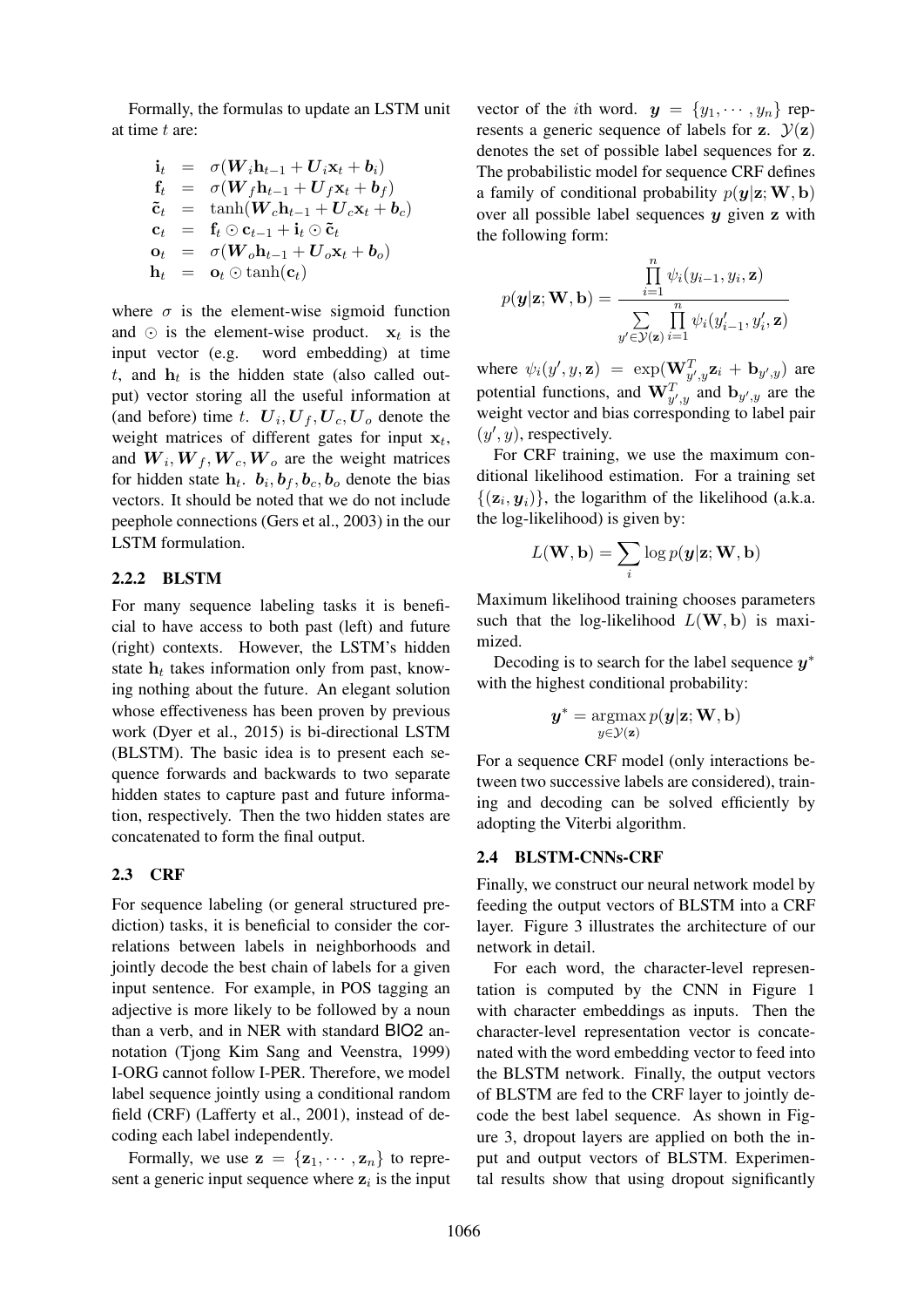

Figure 3: The main architecture of our neural network. The character representation for each word is computed by the CNN in Figure 1. Then the character representation vector is concatenated with the word embedding before feeding into the BLSTM network. Dashed arrows indicate dropout layers applied on both the input and output vectors of BLSTM.

improve the performance of our model (see Section 4.5 for details).

## 3 Network Training

In this section, we provide details about training the neural network. We implement the neural network using the Theano library (Bergstra et al., 2010). The computations for a single model are run on a GeForce GTX TITAN X GPU. Using the settings discussed in this section, the model training requires about 12 hours for POS tagging and 8 hours for NER.

### 3.1 Parameter Initialization

Word Embeddings. We use Stanford's publicly available GloVe 100-dimensional embeddings<sup>1</sup> trained on 6 billion words from Wikipedia and web text (Pennington et al., 2014)

We also run experiments on two other sets of published embeddings, namely Senna 50 dimensional embeddings<sup>2</sup> trained on Wikipedia and Reuters RCV-1 corpus (Collobert et al., 2011), and Google's Word2Vec 300-dimensional embeddings<sup>3</sup> trained on 100 billion words from Google News (Mikolov et al., 2013). To test the effectiveness of pretrained word embeddings, we experimented with randomly initialized embeddings with 100 dimensions, where embeddings are uniformly sampled from range  $[-\sqrt{\frac{3}{dim}}, +\sqrt{\frac{3}{dim}}]$ where  $dim$  is the dimension of embeddings (He et al., 2015). The performance of different word embeddings is discussed in Section 4.4.

Character Embeddings. Character embeddings are initialized with uniform samples from [−  $\sqrt{\frac{3}{dim}}$ ,  $+\sqrt{\frac{3}{dim}}$ , where we set  $dim = 30$ .

Weight Matrices and Bias Vectors. Matrix parameters are randomly initialized with uniform samples from  $\left[-\sqrt{\frac{6}{r+1}}\right]$  $\frac{6}{r+c}$ ,  $+\sqrt{\frac{6}{r+1}}$  $\frac{6}{r+c}$ , where r and c are the number of of rows and columns in the structure (Glorot and Bengio, 2010). Bias vectors are initialized to zero, except the bias  $\mathbf{b}_f$  for the forget gate in LSTM , which is initialized to 1.0 (Jozefowicz et al., 2015).

### 3.2 Optimization Algorithm

Parameter optimization is performed with minibatch stochastic gradient descent (SGD) with batch size 10 and momentum 0.9. We choose an initial learning rate of  $\eta_0$  ( $\eta_0 = 0.01$  for POS tagging, and 0.015 for NER, see Section 3.3.), and the learning rate is updated on each epoch of training as  $\eta_t = \eta_0/(1 + \rho t)$ , with decay rate  $\rho = 0.05$  and t is the number of epoch completed. To reduce the effects of "gradient exploding", we use a gradient clipping of 5.0 (Pascanu et al., 2012). We explored other more sophisticated optimization algorithms such as AdaDelta (Zeiler, 2012), Adam (Kingma and Ba, 2014) or RMSProp (Dauphin et al., 2015), but none of them meaningfully improve upon SGD with momentum and gradient clipping in our preliminary experiments.

Early Stopping. We use early stopping (Giles, 2001; Graves et al., 2013) based on performance on validation sets. The "best" parameters appear at around 50 epochs, according to our experiments.

<sup>1</sup>http://nlp.stanford.edu/projects/ glove/

<sup>2</sup>http://ronan.collobert.com/senna/

<sup>3</sup>https://code.google.com/archive/p/ word2vec/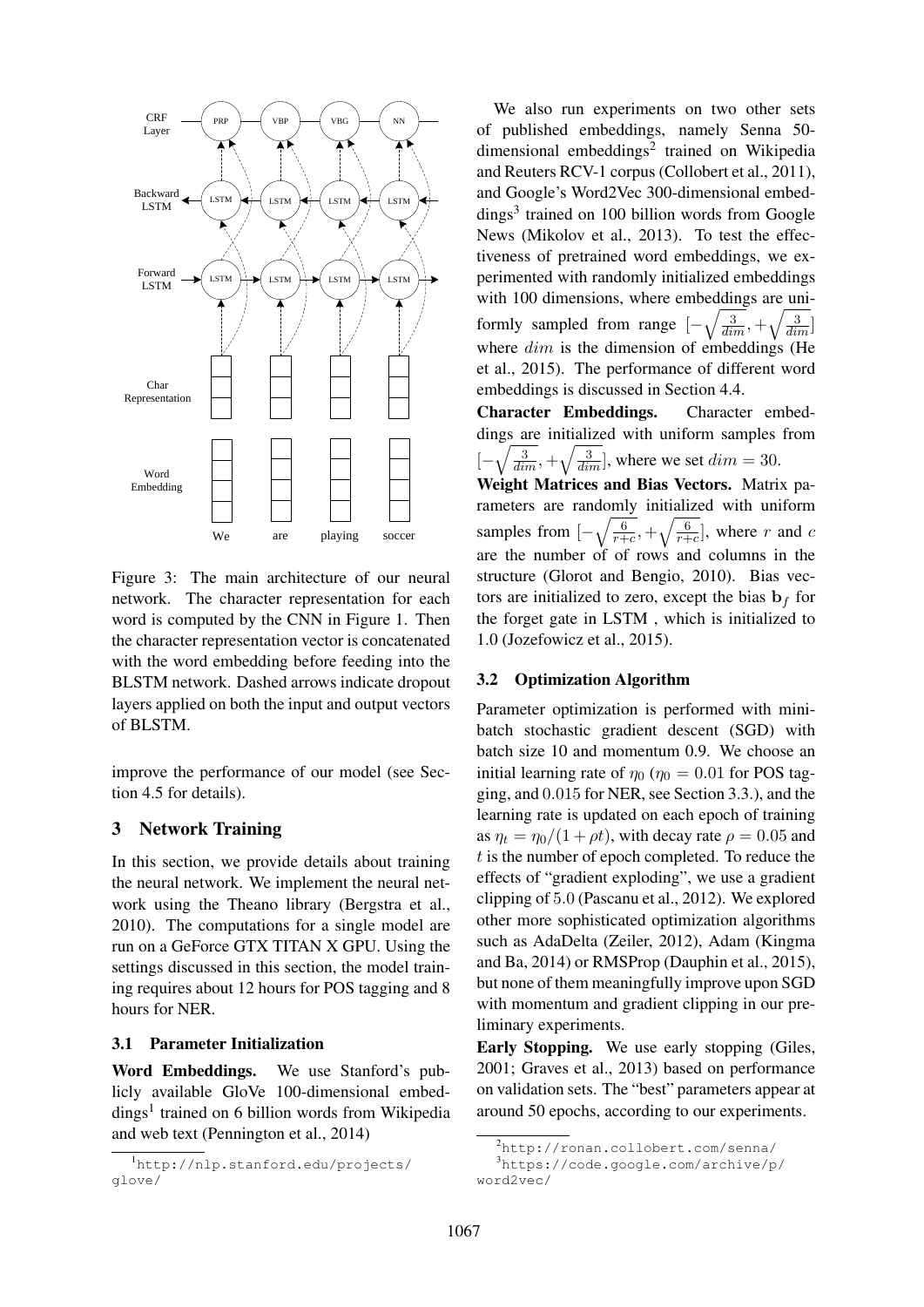| Layer       | <b>Hyper-parameter</b> | <b>POS</b> | <b>NER</b> |
|-------------|------------------------|------------|------------|
| <b>CNN</b>  | window size            | 3          | 3          |
|             | number of filters      | 30         | 30         |
|             | state size             | 200        | 200        |
| <b>LSTM</b> | initial state          | 0.0        | 0.0        |
|             | peepholes              | no         | no         |
| Dropout     | dropout rate           | 0.5        | 0.5        |
|             | batch size             | 10         | 10         |
|             | initial learning rate  | 0.01       | 0.015      |
|             | decay rate             | 0.05       | 0.05       |
|             | gradient clipping      | 5.0        | 5.0        |

Table 1: Hyper-parameters for all experiments.

Fine Tuning. For each of the embeddings, we fine-tune initial embeddings, modifying them during gradient updates of the neural network model by back-propagating gradients. The effectiveness of this method has been previously explored in sequential and structured prediction problems (Collobert et al., 2011; Peng and Dredze, 2015).

Dropout Training. To mitigate overfitting, we apply the dropout method (Srivastava et al., 2014) to regularize our model. As shown in Figure 1 and 3, we apply dropout on character embeddings before inputting to CNN, and on both the input and output vectors of BLSTM. We fix dropout rate at 0.5 for all dropout layers through all the experiments. We obtain significant improvements on model performance after using dropout (see Section 4.5).

# 3.3 Tuning Hyper-Parameters

Table 1 summarizes the chosen hyper-parameters for all experiments. We tune the hyper-parameters on the development sets by random search. Due to time constrains it is infeasible to do a random search across the full hyper-parameter space. Thus, for the tasks of POS tagging and NER we try to share as many hyper-parameters as possible. Note that the final hyper-parameters for these two tasks are almost the same, except the initial learning rate. We set the state size of LSTM to 200. Tuning this parameter did not significantly impact the performance of our model. For CNN, we use 30 filters with window length 3.

# 4 Experiments

#### 4.1 Data Sets

As mentioned before, we evaluate our neural network model on two sequence labeling tasks: POS tagging and NER.

| <b>Dataset</b> |              | <b>WSJ</b> | <b>CoNLL2003</b> |
|----------------|--------------|------------|------------------|
| Train          | <b>SENT</b>  | 38,219     | 14,987           |
|                | <b>TOKEN</b> | 912,344    | 204,567          |
|                | <b>SENT</b>  | 5,527      | 3,466            |
| Dev            | <b>TOKEN</b> | 131,768    | 51,578           |
| <b>Test</b>    | <b>SENT</b>  | 5,462      | 3,684            |
|                | <b>TOKEN</b> | 129,654    | 46,666           |

Table 2: Corpora statistics. SENT and TOKEN refer to the number of sentences and tokens in each data set.

POS Tagging. For English POS tagging, we use the Wall Street Journal (WSJ) portion of Penn Treebank (PTB) (Marcus et al., 1993), which contains 45 different POS tags. In order to compare with previous work, we adopt the standard splits — section 0–18 as training data, section 19– 21 as development data and section 22–24 as test data (Manning, 2011; Søgaard, 2011).

NER. For NER, We perform experiments on the English data from CoNLL 2003 shared task (Tjong Kim Sang and De Meulder, 2003). This data set contains four different types of named entities: *PERSON, LOCATION, ORGA-NIZATION*, and *MISC*. We use the BIOES tagging scheme instead of standard BIO2, as previous studies have reported meaningful improvement with this scheme (Ratinov and Roth, 2009; Dai et al., 2015; Lample et al., 2016).

The corpora statistics are shown in Table 2. We did not perform any pre-processing for data sets, leaving our system truly end-to-end.

#### 4.2 Main Results

We first run experiments to dissect the effectiveness of each component (layer) of our neural network architecture by ablation studies. We compare the performance with three baseline systems — BRNN, the bi-direction RNN; BLSTM, the bidirection LSTM, and BLSTM-CNNs, the combination of BLSTM with CNN to model characterlevel information. All these models are run using Stanford's GloVe 100 dimensional word embeddings and the same hyper-parameters as shown in Table 1. According to the results shown in Table 3, BLSTM obtains better performance than BRNN on all evaluation metrics of both the two tasks. BLSTM-CNN models significantly outperform the BLSTM model, showing that characterlevel representations are important for linguistic sequence labeling tasks. This is consistent with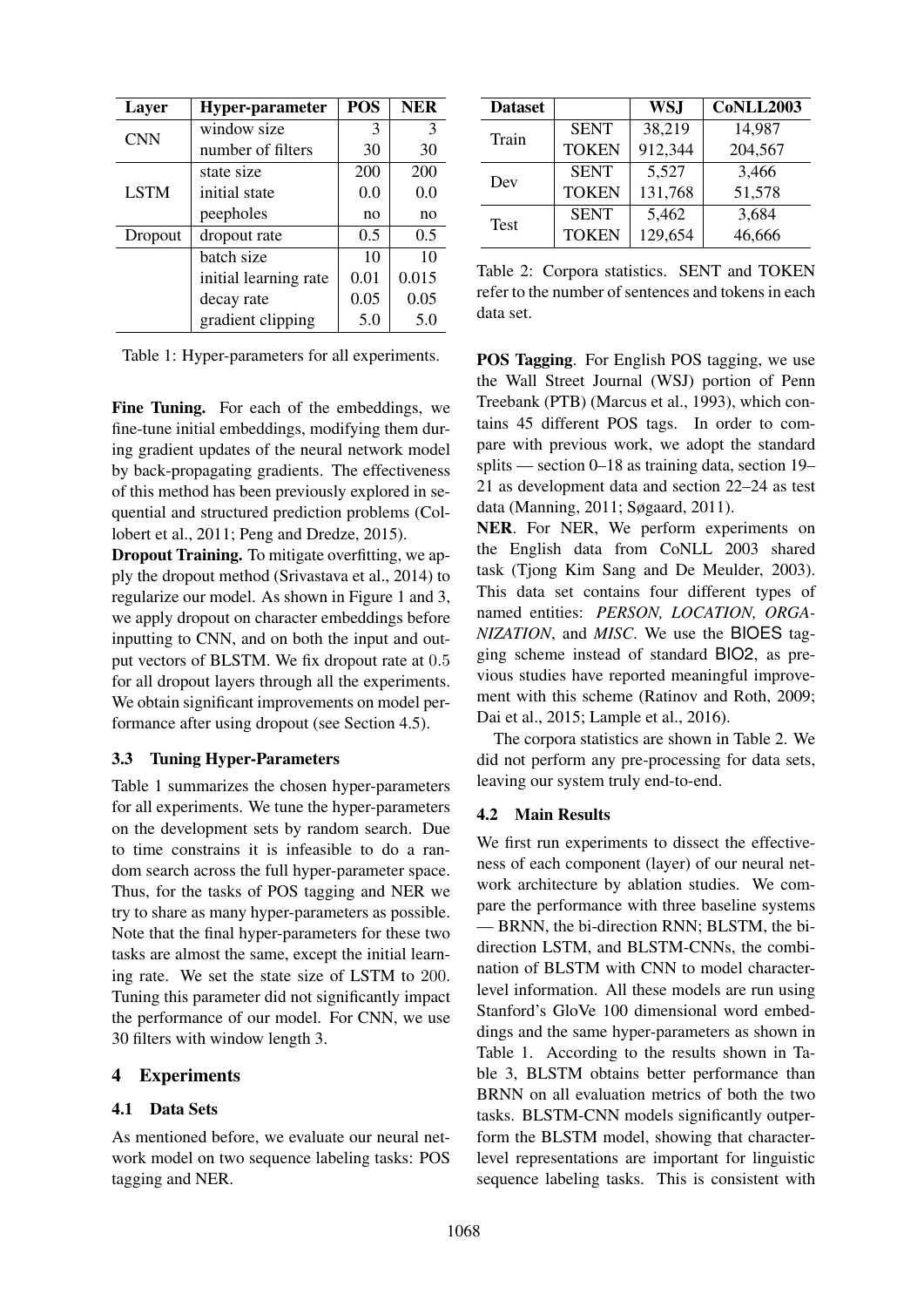|                     | <b>POS</b> |             |       |                                                         | <b>NER</b> |  |                        |       |
|---------------------|------------|-------------|-------|---------------------------------------------------------|------------|--|------------------------|-------|
|                     | Dev        | <b>Test</b> |       | Dev                                                     |            |  | <b>Test</b>            |       |
| <b>Model</b>        | Acc.       | Acc.        | Prec. |                                                         |            |  | Recall F1 Prec. Recall | - F1  |
| <b>BRNN</b>         |            |             |       | 96.56 96.76 92.04 89.13 90.56 87.05 83.88               |            |  |                        | 85.44 |
| <b>BLSTM</b>        | 96.88      |             |       | $96.93$   92.31 90.85 91.57   87.77 86.23 87.00         |            |  |                        |       |
| <b>BLSTM-CNN</b>    |            |             |       | 97.34 97.33 92.52 93.64 93.07 88.53 90.21 89.36         |            |  |                        |       |
| <b>BRNN-CNN-CRF</b> |            |             |       | $\vert$ 97.46 97.55 94.85 94.63 94.74 91.35 91.06 91.21 |            |  |                        |       |

Table 3: Performance of our model on both the development and test sets of the two tasks, together with three baseline systems.

| <b>Model</b>                            | Acc.  |
|-----------------------------------------|-------|
| Giménez and Màrquez (2004)              | 97.16 |
| Toutanova et al. (2003)                 | 97.27 |
| Manning (2011)                          | 97.28 |
| Collobert et al. $(2011)^{\ddagger}$    | 97.29 |
| Santos and Zadrozny $(2014)^{\ddagger}$ | 97.32 |
| Shen et al. (2007)                      | 97.33 |
| Sun (2014)                              | 97.36 |
| Søgaard $(2011)$                        | 97.50 |
| This paper                              | 7.55  |

Table 4: POS tagging accuracy of our model on test data from WSJ proportion of PTB, together with top-performance systems. The neural network based models are marked with ‡.

results reported by previous work (Santos and Zadrozny, 2014; Chiu and Nichols, 2015). Finally, by adding CRF layer for joint decoding we achieve significant improvements over BLSTM-CNN models for both POS tagging and NER on all metrics. This demonstrates that jointly decoding label sequences can significantly benefit the final performance of neural network models.

# 4.3 Comparison with Previous Work

# 4.3.1 POS Tagging

Table 4 illustrates the results of our model for POS tagging, together with seven previous topperformance systems for comparison. Our model significantly outperform Senna (Collobert et al., 2011), which is a feed-forward neural network model using capitalization and discrete suffix features, and data pre-processing. Moreover, our model achieves 0.23% improvements on accuracy over the "CharWNN" (Santos and Zadrozny, 2014), which is a neural network model based on Senna and also uses CNNs to model characterlevel representations. This demonstrates the effectiveness of BLSTM for modeling sequential data

| Model                                | F1    |
|--------------------------------------|-------|
| Chieu and Ng $(2002)$                | 88.31 |
| Florian et al. (2003)                | 88.76 |
| Ando and Zhang (2005)                | 89.31 |
| Collobert et al. $(2011)^{\ddagger}$ | 89.59 |
| Huang et al. $(2015)^{\ddagger}$     | 90.10 |
| Chiu and Nichols $(2015)^{\ddagger}$ | 90.77 |
| Ratinov and Roth (2009)              | 90.80 |
| Lin and Wu $(2009)$                  | 90.90 |
| Passos et al. $(2014)$               | 90.90 |
| Lample et al. $(2016)^{\ddagger}$    | 90.94 |
| Luo et al. (2015)                    | 91.20 |
| This paper                           | 91.21 |

Table 5: NER F1 score of our model on test data set from CoNLL-2003. For the purpose of comparison, we also list F1 scores of previous topperformance systems. ‡ marks the neural models.

and the importance of joint decoding with structured prediction model.

Comparing with traditional statistical models, our system achieves state-of-the-art accuracy, obtaining 0.05% improvement over the previously best reported results by Søgaard (2011). It should be noted that Huang et al. (2015) also evaluated their BLSTM-CRF model for POS tagging on WSJ corpus. But they used a different splitting of the training/dev/test data sets. Thus, their results are not directly comparable with ours.

# 4.3.2 NER

Table 5 shows the F1 scores of previous models for NER on the test data set from CoNLL-2003 shared task. For the purpose of comparison, we list their results together with ours. Similar to the observations of POS tagging, our model achieves significant improvements over Senna and the other three neural models, namely the LSTM-CRF proposed by Huang et al. (2015), LSTM-CNNs pro-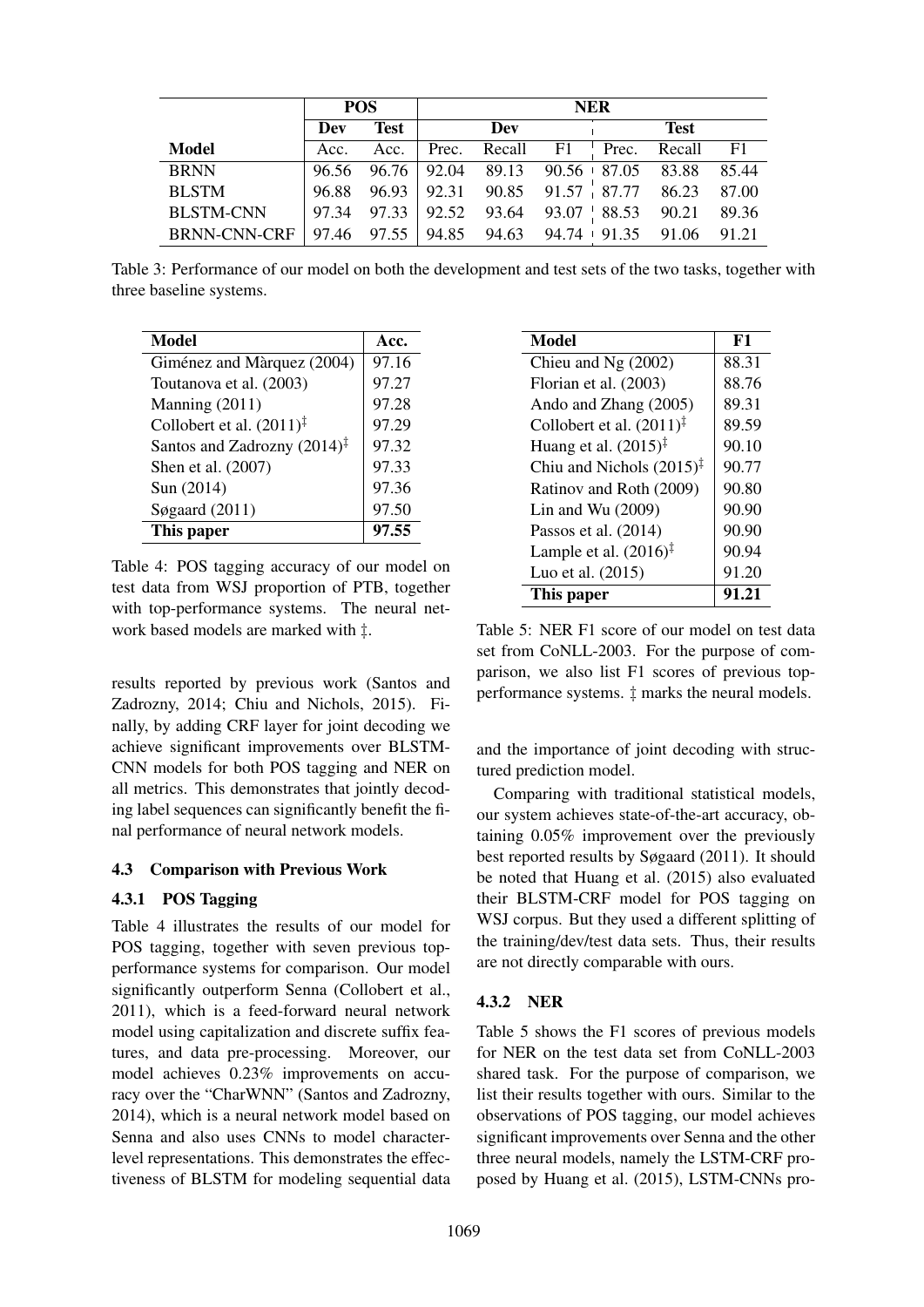| <b>Embedding</b> | Dimension | <b>POS</b> | <b>NER</b> |
|------------------|-----------|------------|------------|
| Random           | 100       | 97.13      | 80.76      |
| Senna            | 50        | 97.44      | 90.28      |
| Word2Vec         | 300       | 97.40      | 84.91      |
| GloVe            | 100       | 97.55      | 91.21      |

Table 6: Results with different choices of word embeddings on the two tasks (accuracy for POS tagging and F1 for NER).

posed by Chiu and Nichols (2015), and the LSTM-CRF by Lample et al. (2016). Huang et al. (2015) utilized discrete spelling, POS and context features, Chiu and Nichols (2015) used charactertype, capitalization, and lexicon features, and all the three model used some task-specific data preprocessing, while our model does not require any carefully designed features or data pre-processing. We have to point out that the result  $(90.77%)$  reported by Chiu and Nichols (2015) is incomparable with ours, because their final model was trained on the combination of the training and development data sets<sup>4</sup>.

To our knowledge, the previous best F1 score  $(91.20)^5$  reported on CoNLL 2003 data set is by the joint NER and entity linking model (Luo et al., 2015). This model used many hand-crafted features including stemming and spelling features, POS and chunks tags, WordNet clusters, Brown Clusters, as well as external knowledge bases such as Freebase and Wikipedia. Our end-to-end model slightly improves this model by 0.01%, yielding a state-of-the-art performance.

#### 4.4 Word Embeddings

As mentioned in Section 3.1, in order to test the importance of pretrained word embeddings, we performed experiments with different sets of publicly published word embeddings, as well as a random sampling method, to initialize our model. Table 6 gives the performance of three different word embeddings, as well as the randomly sampled one. According to the results in Table 6, models using pretrained word embeddings obtain a significant improvement as opposed to the ones using random embeddings. Comparing the two tasks, NER relies

|                                            | <b>POS</b> | NER            |  |             |
|--------------------------------------------|------------|----------------|--|-------------|
| Train Dev                                  |            | Test Train Dev |  | <b>Test</b> |
| No   98.46 97.06 97.11   99.97 93.51 89.25 |            |                |  |             |
| Yes   97.86 97.46 97.55   99.63 94.74      |            |                |  | 91.21       |

Table 7: Results with and without dropout on two tasks (accuracy for POS tagging and F1 for NER).

|             |         | <b>POS</b>  |       | <b>NER</b>  |
|-------------|---------|-------------|-------|-------------|
|             | Dev     | <b>Test</b> |       | <b>Test</b> |
| IV          | 127,247 | 125,826     | 4,616 | 3,773       |
| <b>OOTV</b> | 2,960   | 2,412       | 1,087 | 1,597       |
| <b>OOEV</b> | 659     | 588         | 44    | 8           |
| <b>OOBV</b> | 902     | 828         | 195   | 270         |

Table 8: Statistics of the partition on each corpus. It lists the number of tokens of each subset for POS tagging and the number of entities for NER.

more heavily on pretrained embeddings than POS tagging. This is consistent with results reported by previous work (Collobert et al., 2011; Huang et al., 2015; Chiu and Nichols, 2015).

For different pretrained embeddings, Stanford's GloVe 100 dimensional embeddings achieve best results on both tasks, about 0.1% better on POS accuracy and 0.9% better on NER F1 score than the Senna 50 dimensional one. This is different from the results reported by Chiu and Nichols (2015), where Senna achieved slightly better performance on NER than other embeddings. Google's Word2Vec 300 dimensional embeddings obtain similar performance with Senna on POS tagging, still slightly behind GloVe. But for NER, the performance on Word2Vec is far behind GloVe and Senna. One possible reason that Word2Vec is not as good as the other two embeddings on NER is because of vocabulary mismatch — Word2Vec embeddings were trained in casesensitive manner, excluding many common symbols such as punctuations and digits. Since we do not use any data pre-processing to deal with such common symbols or rare words, it might be an issue for using Word2Vec.

### 4.5 Effect of Dropout

Table 7 compares the results with and without dropout layers for each data set. All other hyperparameters remain the same as in Table 1. We observe a essential improvement for both the two tasks. It demonstrates the effectiveness of dropout in reducing overfitting.

<sup>&</sup>lt;sup>4</sup>We run experiments using the same setting and get 91.37% F1 score.

 $5$ Numbers are taken from the Table 3 of the original paper (Luo et al., 2015). While there is clearly inconsistency among the precision  $(91.5\%)$ , recall  $(91.4\%)$  and F1 scores  $(91.2\%)$ , it is unclear in which way they are incorrect.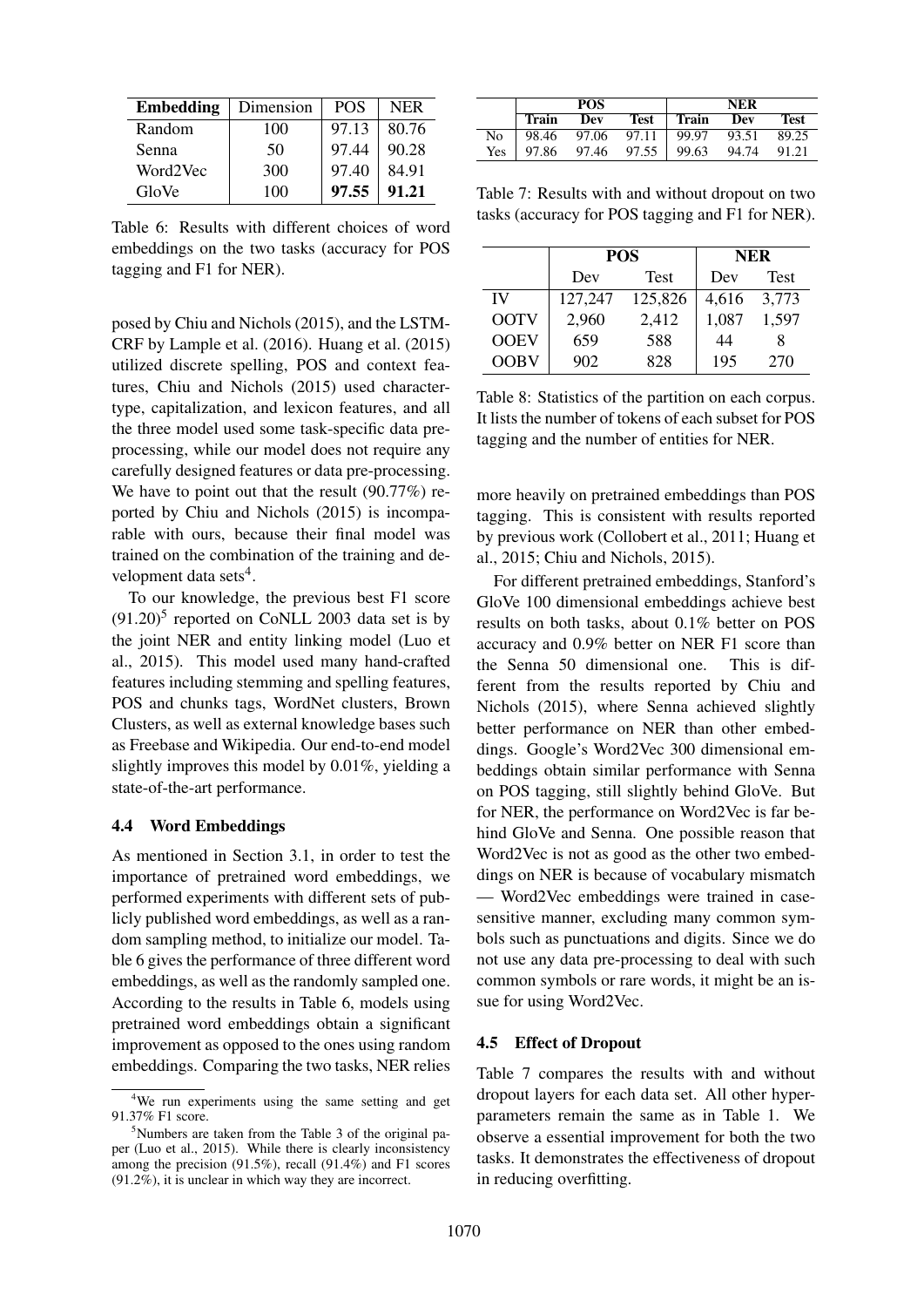|                 |       | <b>POS</b> |       |             |       |       |             |             |
|-----------------|-------|------------|-------|-------------|-------|-------|-------------|-------------|
|                 |       | Dev        |       |             |       |       | Test        |             |
|                 | IV    | OOTV       | OOEV  | <b>OOBV</b> | IV    | OOTV  | <b>OOEV</b> | <b>OOBV</b> |
| LSTM-CNN        | 97.57 | 93.75      | 90.29 | 80.27       | 97.55 | 93.45 | 90.14       | 80.07       |
| LSTM-CNN-CRF    | 97.68 | 93.65      | 91.05 | 82.71       | 97.77 | 93.16 | 90.65       | 82.49       |
|                 |       | <b>NER</b> |       |             |       |       |             |             |
|                 |       | Dev        |       |             |       | Test  |             |             |
|                 | IV    | OOTV       | OOEV  | <b>OOBV</b> | IV    | OOTV  | OOEV        | <b>OOBV</b> |
| <b>LSTM-CNN</b> | 94.83 | 87.28      | 96.55 | 82.90       | 90.07 | 89.45 | 100.00      | 78.44       |
| LSTM-CNN-CRF    | 96.49 | 88.63      | 97.67 | 86.91       | 92.14 | 90.73 | 100.00      | 80.60       |

Table 9: Comparison of performance on different subsets of words (accuracy for POS and F1 for NER).

### 4.6 OOV Error Analysis

To better understand the behavior of our model, we perform error analysis on Out-of-Vocabulary words (OOV). Specifically, we partition each data set into four subsets — in-vocabulary words (IV), out-of-training-vocabulary words (OOTV), out-of-embedding-vocabulary words (OOEV) and out-of-both-vocabulary words (OOBV). A word is considered IV if it appears in both the training and embedding vocabulary, while OOBV if neither. OOTV words are the ones do not appear in training set but in embedding vocabulary, while OOEV are the ones do not appear in embedding vocabulary but in training set. For NER, an entity is considered as OOBV if there exists at lease one word not in training set and at least one word not in embedding vocabulary, and the other three subsets can be done in similar manner. Table 8 informs the statistics of the partition on each corpus. The embedding we used is Stanford's GloVe with dimension 100, the same as Section 4.2.

Table 9 illustrates the performance of our model on different subsets of words, together with the baseline LSTM-CNN model for comparison. The largest improvements appear on the OOBV subsets of both the two corpora. This demonstrates that by adding CRF for joint decoding, our model is more powerful on words that are out of both the training and embedding sets.

### 5 Related Work

In recent years, several different neural network architectures have been proposed and successfully applied to linguistic sequence labeling such as POS tagging, chunking and NER. Among these neural architectures, the three approaches most similar to our model are the BLSTM-CRF model proposed by Huang et al. (2015), the LSTM-

CNNs model by Chiu and Nichols (2015) and the BLSTM-CRF by Lample et al. (2016).

Huang et al. (2015) used BLSTM for word-level representations and CRF for jointly label decoding, which is similar to our model. But there are two main differences between their model and ours. First, they did not employ CNNs to model character-level information. Second, they combined their neural network model with handcrafted features to improve their performance, making their model not an end-to-end system. Chiu and Nichols (2015) proposed a hybrid of BLSTM and CNNs to model both character- and word-level representations, which is similar to the first two layers in our model. They evaluated their model on NER and achieved competitive performance. Our model mainly differ from this model by using CRF for joint decoding. Moreover, their model is not truly end-to-end, either, as it utilizes external knowledge such as character-type, capitalization and lexicon features, and some data preprocessing specifically for NER (e.g. replacing all sequences of digits 0-9 with a single "0"). Recently, Lample et al. (2016) proposed a BLSTM-CRF model for NER, which utilized BLSTM to model both the character- and word-level information, and use data pre-processing the same as Chiu and Nichols (2015). Instead, we use CNN to model character-level information, achieving better NER performance without using any data preprocessing.

There are several other neural networks previously proposed for sequence labeling. Labeau et al. (2015) proposed a RNN-CNNs model for German POS tagging. This model is similar to the LSTM-CNNs model in Chiu and Nichols (2015), with the difference of using vanila RNN instead of LSTM. Another neural architecture employing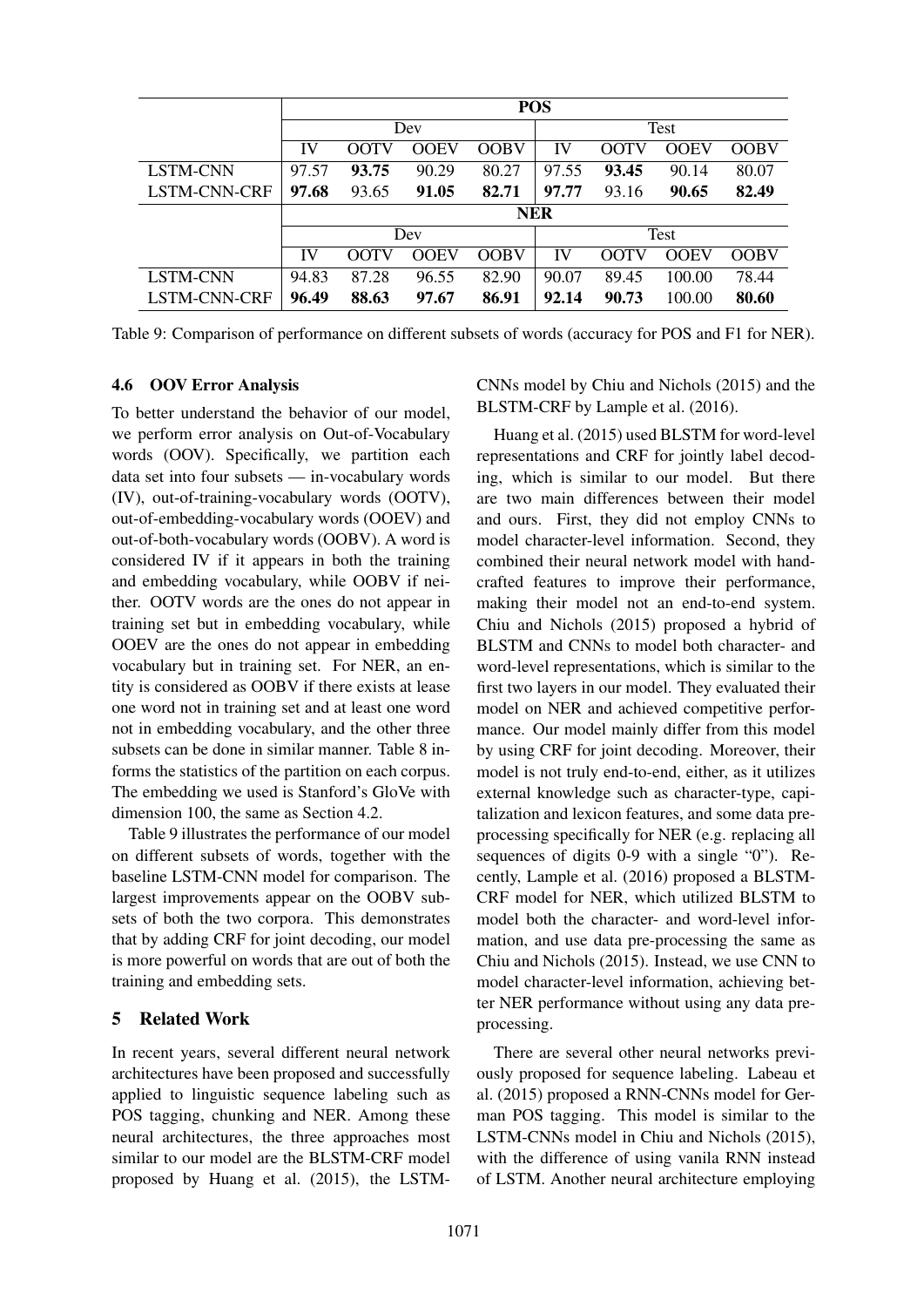CNN to model character-level information is the "CharWNN" architecture (Santos and Zadrozny, 2014) which is inspired by the feed-forward network (Collobert et al., 2011). CharWNN obtained near state-of-the-art accuracy on English POS tagging (see Section 4.3 for details). A similar model has also been applied to Spanish and Portuguese NER (dos Santos et al., 2015) Ling et al. (2015) and Yang et al. (2016) also used BSLTM to compose character embeddings to word's representation, which is similar to Lample et al. (2016). Peng and Dredze (2016) Improved NER for Chinese Social Media with Word Segmentation.

# 6 Conclusion

In this paper, we proposed a neural network architecture for sequence labeling. It is a truly end-toend model relying on no task-specific resources, feature engineering or data pre-processing. We achieved state-of-the-art performance on two linguistic sequence labeling tasks, comparing with previously state-of-the-art systems.

There are several potential directions for future work. First, our model can be further improved by exploring multi-task learning approaches to combine more useful and correlated information. For example, we can jointly train a neural network model with both the POS and NER tags to improve the intermediate representations learned in our network. Another interesting direction is to apply our model to data from other domains such as social media (Twitter and Weibo). Since our model does not require any domain- or taskspecific knowledge, it might be effortless to apply it to these domains.

### Acknowledgements

This research was supported in part by DARPA grant FA8750-12-2-0342 funded under the DEFT program. Any opinions, findings, and conclusions or recommendations expressed in this material are those of the authors and do not necessarily reflect the views of DARPA.

# References

- Rie Kubota Ando and Tong Zhang. 2005. A framework for learning predictive structures from multiple tasks and unlabeled data. *The Journal of Machine Learning Research*, 6:1817–1853.
- Yoshua Bengio, Patrice Simard, and Paolo Frasconi. 1994. Learning long-term dependencies with gra-

dient descent is difficult. *Neural Networks, IEEE Transactions on*, 5(2):157–166.

- James Bergstra, Olivier Breuleux, Frédéric Bastien, Pascal Lamblin, Razvan Pascanu, Guillaume Desjardins, Joseph Turian, David Warde-Farley, and Yoshua Bengio. 2010. Theano: a cpu and gpu math expression compiler. In *Proceedings of the Python for scientific computing conference (SciPy)*, volume 4, page 3. Austin, TX.
- Danqi Chen and Christopher Manning. 2014. A fast and accurate dependency parser using neural networks. In *Proceedings of EMNLP-2014*, pages 740– 750, Doha, Qatar, October.
- Hai Leong Chieu and Hwee Tou Ng. 2002. Named entity recognition: a maximum entropy approach using global information. In *Proceedings of CoNLL-2003*, pages 1–7.
- Jason PC Chiu and Eric Nichols. 2015. Named entity recognition with bidirectional lstm-cnns. *arXiv preprint arXiv:1511.08308*.
- Kyunghyun Cho, Bart van Merrienboer, Dzmitry Bah- ¨ danau, and Yoshua Bengio. 2014. On the properties of neural machine translation: Encoder–decoder approaches. *Syntax, Semantics and Structure in Statistical Translation*, page 103.
- Ronan Collobert, Jason Weston, Léon Bottou, Michael Karlen, Koray Kavukcuoglu, and Pavel Kuksa. 2011. Natural language processing (almost) from scratch. *The Journal of Machine Learning Research*, 12:2493–2537.
- Hong-Jie Dai, Po-Ting Lai, Yung-Chun Chang, and Richard Tzong-Han Tsai. 2015. Enhancing of chemical compound and drug name recognition using representative tag scheme and fine-grained tokenization. *Journal of cheminformatics*, 7(S1):1–10.
- Yann N Dauphin, Harm de Vries, Junyoung Chung, and Yoshua Bengio. 2015. Rmsprop and equilibrated adaptive learning rates for non-convex optimization. *arXiv preprint arXiv:1502.04390*.
- Cicero dos Santos, Victor Guimaraes, RJ Niterói, and Rio de Janeiro. 2015. Boosting named entity recognition with neural character embeddings. In *Proceedings of NEWS 2015 The Fifth Named Entities Workshop*, page 25.
- Chris Dyer, Miguel Ballesteros, Wang Ling, Austin Matthews, and Noah A. Smith. 2015. Transitionbased dependency parsing with stack long shortterm memory. In *Proceedings of ACL-2015 (Volume 1: Long Papers)*, pages 334–343, Beijing, China, July.
- Radu Florian, Abe Ittycheriah, Hongyan Jing, and Tong Zhang. 2003. Named entity recognition through classifier combination. In *Proceedings of HLT-NAACL-2003*, pages 168–171.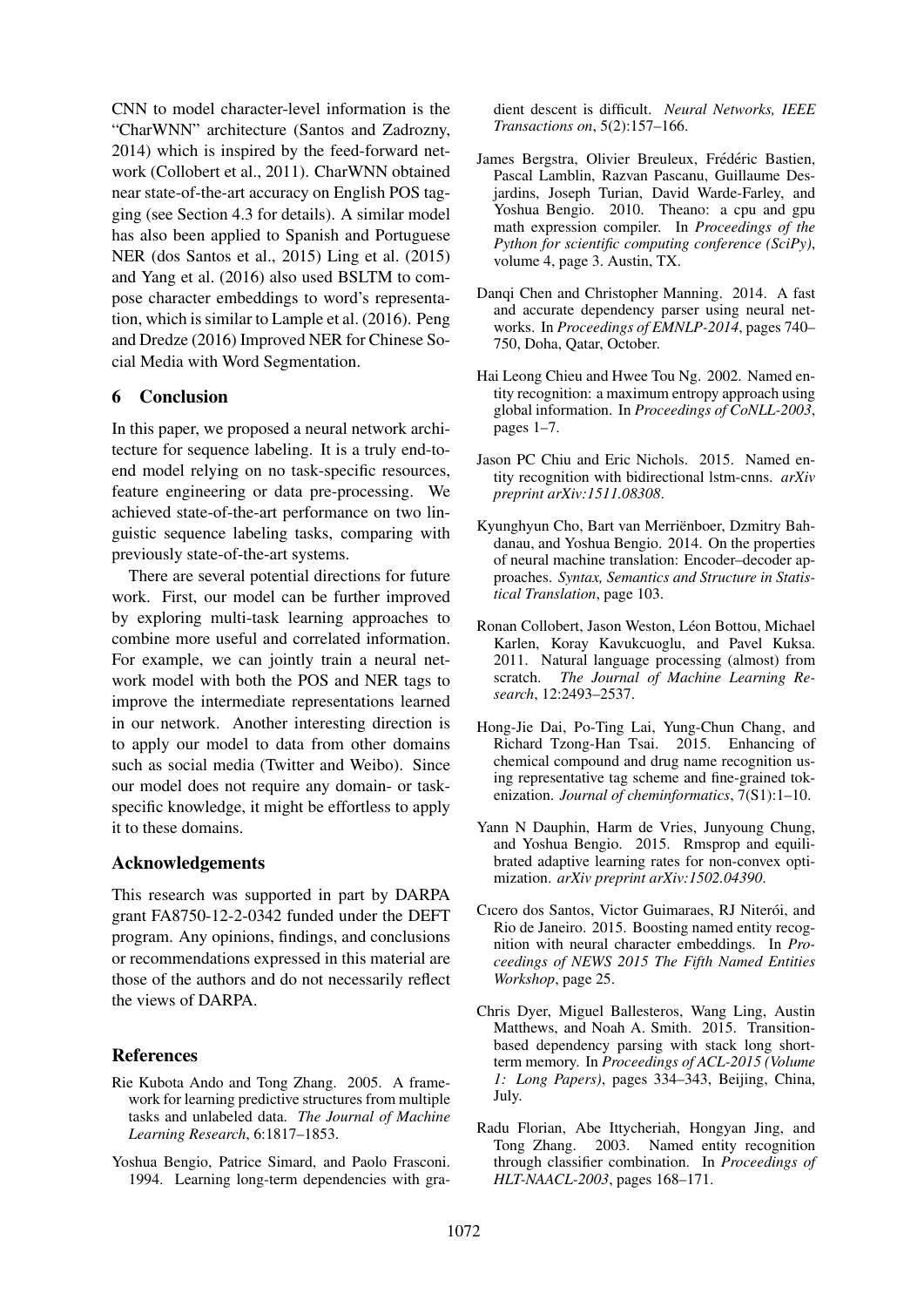- Felix A Gers, Jürgen Schmidhuber, and Fred Cummins. 2000. Learning to forget: Continual prediction with lstm. *Neural computation*, 12(10):2451–2471.
- Felix A Gers, Nicol N Schraudolph, and Jürgen Schmidhuber. 2003. Learning precise timing with lstm recurrent networks. *The Journal of Machine Learning Research*, 3:115–143.
- Rich Caruana Steve Lawrence Lee Giles. 2001. Overfitting in neural nets: Backpropagation, conjugate gradient, and early stopping. In *Advances in Neural Information Processing Systems 13: Proceedings of the 2000 Conference*, volume 13, page 402. MIT Press.
- Jesús Giménez and Lluís Màrquez. 2004. Svmtool: A general pos tagger generator based on support vector machines. In *In Proceedings of LREC-2004*.
- Xavier Glorot and Yoshua Bengio. 2010. Understanding the difficulty of training deep feedforward neural networks. In *International conference on artificial intelligence and statistics*, pages 249–256.
- Christoph Goller and Andreas Kuchler. 1996. Learning task-dependent distributed representations by backpropagation through structure. In *Neural Networks, 1996., IEEE International Conference on*, volume 1, pages 347–352. IEEE.
- Alan Graves, Abdel-rahman Mohamed, and Geoffrey Hinton. 2013. Speech recognition with deep recurrent neural networks. In *Proceedings of ICASSP-2013*, pages 6645–6649. IEEE.
- Kaiming He, Xiangyu Zhang, Shaoqing Ren, and Jian Sun. 2015. Delving deep into rectifiers: Surpassing human-level performance on imagenet classification. In *Proceedings of the IEEE International Conference on Computer Vision*, pages 1026–1034.
- Sepp Hochreiter and Jürgen Schmidhuber. 1997. Long short-term memory. *Neural computation*, 9(8):1735–1780.
- Zhiting Hu, Xuezhe Ma, Zhengzhong Liu, Eduard H. Hovy, and Eric P. Xing. 2016. Harnessing deep neural networks with logic rules. In *Proceedings of ACL-2016*, Berlin, Germany, August.
- Zhiheng Huang, Wei Xu, and Kai Yu. 2015. Bidirectional lstm-crf models for sequence tagging. *arXiv preprint arXiv:1508.01991*.
- Rafal Jozefowicz, Wojciech Zaremba, and Ilya Sutskever. 2015. An empirical exploration of recurrent network architectures. In *Proceedings of the 32nd International Conference on Machine Learning (ICML-15)*, pages 2342–2350.
- Diederik Kingma and Jimmy Ba. 2014. Adam: A method for stochastic optimization. *arXiv preprint arXiv:1412.6980*.
- Terry Koo and Michael Collins. 2010. Efficient thirdorder dependency parsers. In *Proceedings of ACL-2010*, pages 1–11, Uppsala, Sweden, July.
- Matthieu Labeau, Kevin Löser, Alexandre Allauzen, and Rue John von Neumann. 2015. Non-lexical neural architecture for fine-grained pos tagging. In *Proceedings of the 2015 Conference on Empirical Methods in Natural Language Processing*, pages 232–237.
- John Lafferty, Andrew McCallum, and Fernando CN Pereira. 2001. Conditional random fields: Probabilistic models for segmenting and labeling sequence data. In *Proceedings of ICML-2001*, volume 951, pages 282–289.
- Guillaume Lample, Miguel Ballesteros, Sandeep Subramanian, Kazuya Kawakami, and Chris Dyer. 2016. Neural architectures for named entity recognition. In *Proceedings of NAACL-2016*, San Diego, California, USA, June.
- Yann LeCun, Bernhard Boser, John S Denker, Donnie Henderson, Richard E Howard, Wayne Hubbard, and Lawrence D Jackel. 1989. Backpropagation applied to handwritten zip code recognition. *Neural computation*, 1(4):541–551.
- Dekang Lin and Xiaoyun Wu. 2009. Phrase clustering for discriminative learning. In *Proceedings of ACL-2009*, pages 1030–1038.
- Wang Ling, Chris Dyer, Alan W Black, Isabel Trancoso, Ramon Fermandez, Silvio Amir, Luis Marujo, and Tiago Luis. 2015. Finding function in form: Compositional character models for open vocabulary word representation. In *Proceedings of EMNLP-2015*, pages 1520–1530, Lisbon, Portugal, September.
- Gang Luo, Xiaojiang Huang, Chin-Yew Lin, and Zaiqing Nie. 2015. Joint entity recognition and disambiguation. In *Proceedings of EMNLP-2015*, pages 879–888, Lisbon, Portugal, September.
- Xuezhe Ma and Eduard Hovy. 2015. Efficient innerto-outer greedy algorithm for higher-order labeled dependency parsing. In *Proceedings of the EMNLP-2015*, pages 1322–1328, Lisbon, Portugal, September.
- Xuezhe Ma and Fei Xia. 2014. Unsupervised dependency parsing with transferring distribution via parallel guidance and entropy regularization. In *Proceedings of ACL-2014*, pages 1337–1348, Baltimore, Maryland, June.
- Xuezhe Ma and Hai Zhao. 2012a. Fourth-order dependency parsing. In *Proceedings of COLING 2012: Posters*, pages 785–796, Mumbai, India, December.
- Xuezhe Ma and Hai Zhao. 2012b. Probabilistic models for high-order projective dependency parsing. *Technical Report, arXiv:1502.04174*.